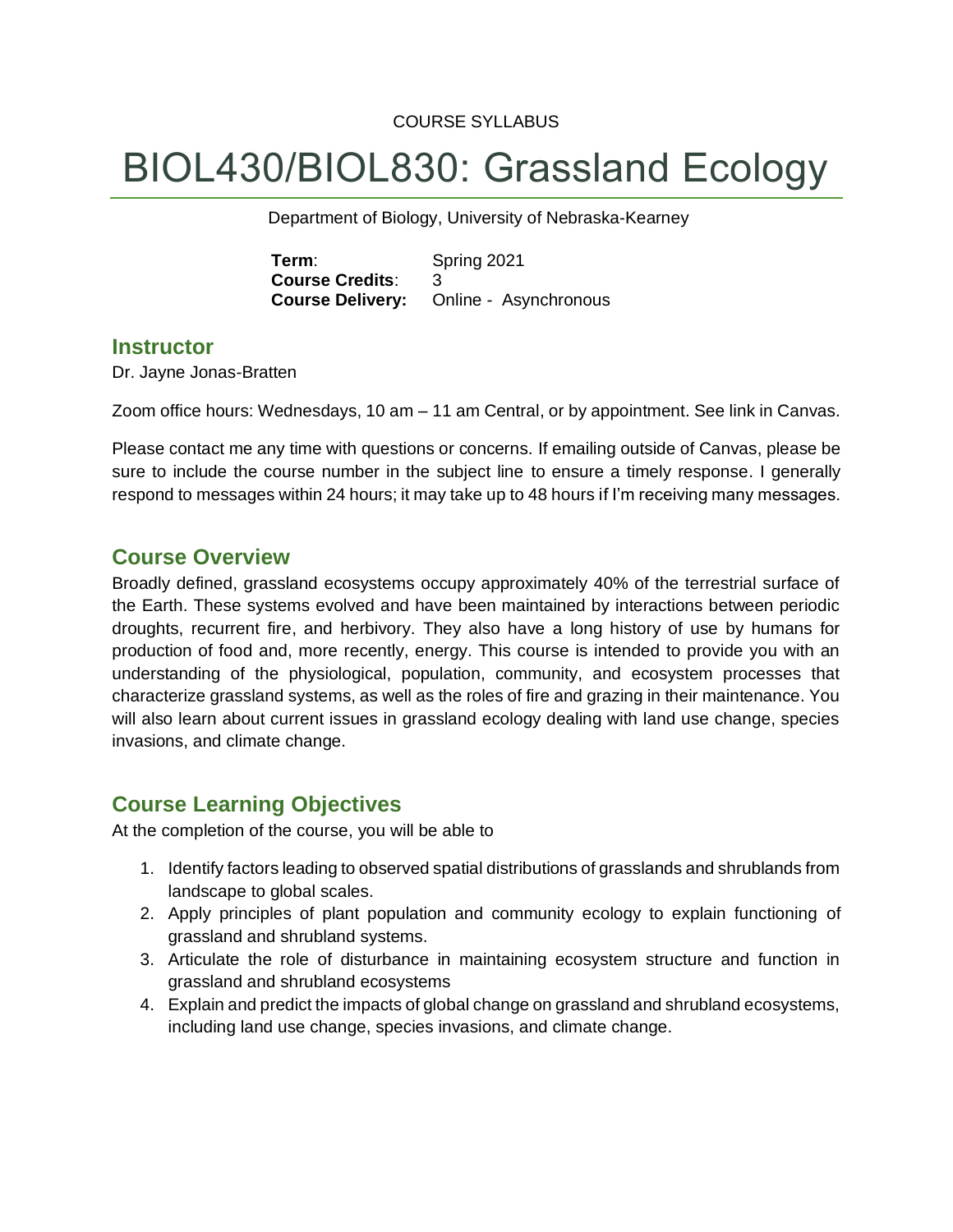# **Required Texts and Materials**

- Gibson, D.J. 2009. Grasses & Grassland Ecology. Oxford University Press, Oxford, UK.
- Some required and optional reading materials may be provided via the Library Reserves.
- All other course readings and materials will be posted on or linked in Canvas. Please be sure to check Canvas regularly.

# **Required Hardware and Software**

- As an online course, access to a computer and [Canvas](https://auth.unk.edu/idp/profile/SAML2/Redirect/SSO?execution=e3s1) several times a week, if not daily, is required.
- To complete some assignments, you will need to use a word processing software, such as Microsoft Word, Apple Pages, or Google Docs.
	- o [Microsoft 365](https://www.unk.edu/offices/its/instructional_technology/office365_unk_email/microsoft_office_download.php) software is available to UNK students for free download.
- Ability to use search engines (for example[, Google Scholar](https://scholar.google.com/) o[r LoperSearch\)](http://search.ebscohost.com/login.aspx?authtype=ip,guest&custid=s3210413&groupid=main&profile=eds) to locate scholarly works is expected. You will practice this skill during the semester if you are not already comfortable, and are encouraged to reach out to the [Natural Sciences Librarian](https://guides.library.unk.edu/NatrualSciences) at Calvin Library for assistance if needed.

# **Important University Dates**

- Last Day to Add/Drop Classes Without an Override: January 29, 2021
- Registration Closes: February 5, 2021
- Withdrawal Deadline: Mar 26, 2021
- Spring Break: None
- Finals Week: May  $3 6$ , 2021
- See the [UNK Academic Calendar](https://www.unk.edu/offices/registrar/academic_policies_handbook/Academic_Calendar.php) for other important University dates

# **Course Organization**

There are 14 content modules in this course. One module will be presented each week around a particular topic with content consisting of module learning objectives, a brief mini-lecture or set of mini-lectures, assigned readings, and any other assigned learning materials. Optional materials may also be provided. All materials will be posted or linked in Canvas and/or Library Reserves.

There is also a Module 0 in which students will learn the citation style used for writing assignments in this course and review plagiarism and paraphrasing. This module should take approximately 1 hour. There are no points associated with this module, but it must be completed before beginning Module 1.

# **Participation**

As a 3-credit course, it is expected that you will spend approximatel[y 9-12 hours per week working](https://www.unk.edu/academics/ecampus/about-us/frequently-asked-questions.php)  [on course-related activities.](https://www.unk.edu/academics/ecampus/about-us/frequently-asked-questions.php) I encourage you to spend at least a little time each day on this course though I recognize this is not always possible. However, the more students are engaged in a course, the more they tend to get out of it.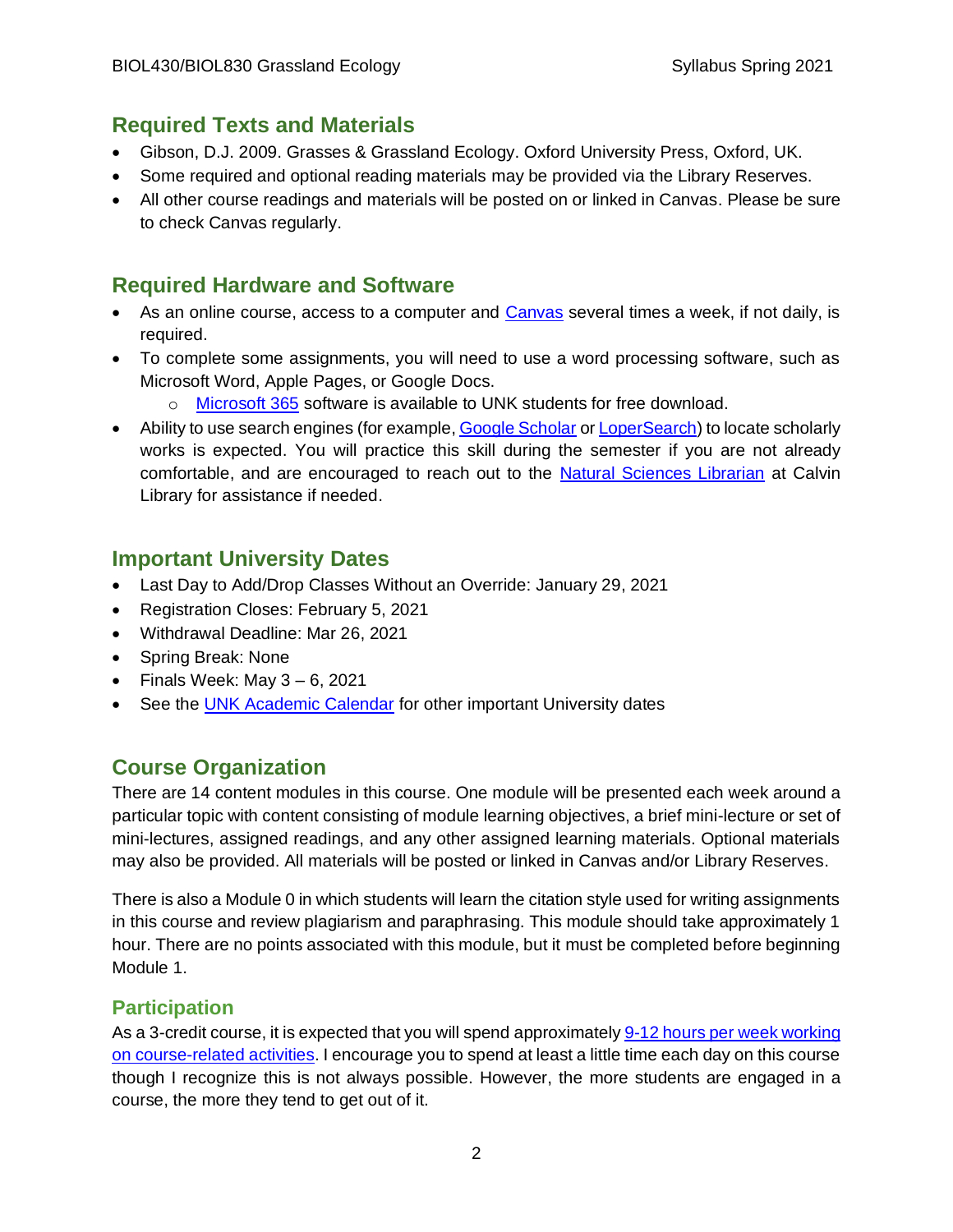#### **Course Assessments**

All work is assigned to all students and due by 11:59 pm Central Time on the date listed in Canvas and on the course schedule, unless otherwise indicated.

#### **Weekly discussions**

*Discussion participation:* Module discussions provide students an opportunity to examine a peer-reviewed journal article or book chapter relevant to concepts presented in each module. Importantly, they also allow students to support one another in learning. Students are expected to uphold [UNK Values](https://www.unk.edu/about/plan/mission,-vision,-and-values.php) and any principles of community identified by your group to establish the discussion board as a supportive and inclusive learning space.

You will be expected to compose at least **three posts** for each discussion (more are encouraged!): one in direct response to a question posed by the discussion leader on or before Thursday and two in response to posts from other students on or before Sunday of the assigned module week. A grading rubric and information regarding expectations for discussion participation is available in Canvas. Participation in each discussion is worth 15 points. There will be fourteen graded discussions during the semester, but the two lowest scores will be dropped (12 discussion grades will count toward the course grade).

The instructor will follow discussions throughout each module. However, being cognizant that students will be posting at different times during the week and not wanting to steer discussion, the instructor will make limited contributions to discussions unless there are areas in need of immediate attention. Following each module, a summary of group discussions will be posted in which the instructor provides feedback and insight.

*Discussion leading (graduate students only):* Each graduate student will be assigned two modules to lead discussion. Students are also expected to participate in and will receive a separate participation grade for discussions they are assigned to lead. Discussion leaders are expected to post a journal article relevant to the module topic, provide two to three thought-provoking questions, facilitate discussion throughout the module, and write a brief summary highlighting the main points discussed (20 points per assigned leading). Module assignment schedule, grading rubric, and expectations for discussion leading are available in Canvas.

#### **Literature Review project**

*Assignments:* Throughout the semester, you will research the ecology of a grassland system based primarily on published scientific literature leading to completion of a literature review paper. There will be five assignments worth 5-15 points each. Instructor feedback on these assignments should be used to aid in writing the literature review paper.

*Peer review:* Each student will review and provide a constructive peer-review of another students' literature review paper by the end of Module 14; undergraduate students will complete one peer-review and graduate students two peer-reviews worth ten points each.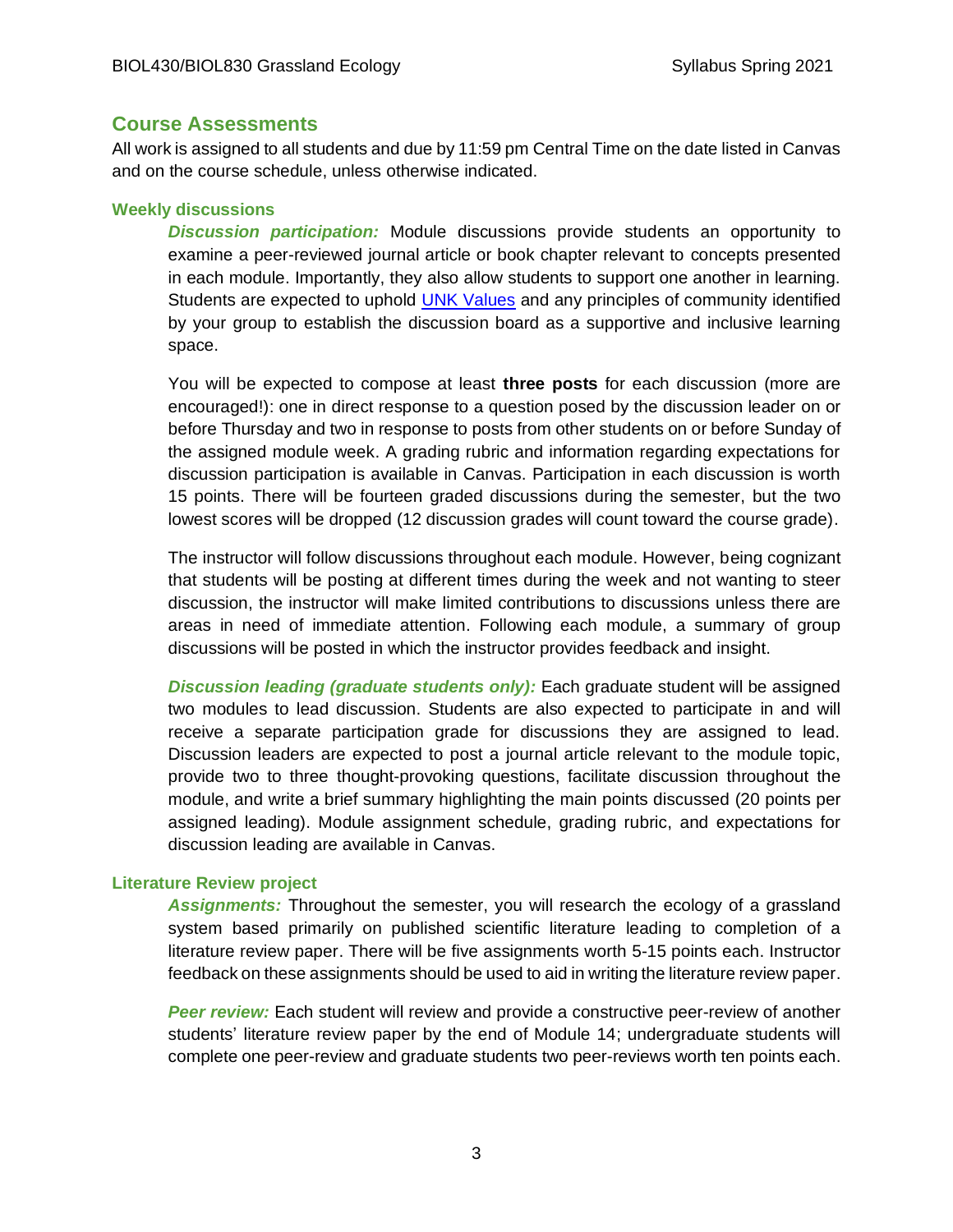*Literature review paper:* The completed paper is due by the end of Module 12 (BIOL430: 40 points; BIOL830: 50 points). Upon receiving instructor and peer feedback, students will have at least one week to submit a revision (BIOL430: 80 points; BIOL830: 100 points) due Wednesday of Finals week. Both submissions will be graded to the same standard. The literature review paper submission takes the place of a comprehensive final exam. Guidelines and rubrics for the literature review project are available in Canvas.

#### **Weekly Quizzes**

There will be a 10-point quiz in Canvas related to the specific learning objectives of each module, except in the three modules with a scheduled exam (see below). Weekly quizzes will be available Thursday through Friday during which time students can begin whenever they choose. Students will have one attempt to take each quiz and will not be able to stop then resume once started. Once started, students will have 20 minutes to complete each quiz. Of the twelve weekly quizzes, the three lowest quiz scores will be dropped (12 discussion grades will count toward the course grade).

#### **Unit Exams**

There will be three open-book, open-note exams worth 50 points (BIOL430) or 60 points (BIOL830) each (Modules 5, 10, and 15). Exams will cover material from lectures, readings, and discussions relevant to stated learning objectives of modules in each unit, including the module in which the exam occurs. Exam questions will focus on material covered in each unit, but they will be cumulative in so far as the material in the course builds upon previously-covered material.

Question formats may include multiple response, multiple choice, true/false, matching, calculations, fill-in-the-blank, short answer, and short essay questions. BIOL830 students will have one essay question to complete as part of each exam. There will *not* be a comprehensive final exam.

All exams are to be completed by each student independently (i.e., not worked on in collaboration with others). Exams will be conducted in Canvas and will not require a proctor. The first two unit exams will be available Friday (12:01 am) through Sunday (11:59 pm) of Modules 5 and 10 and the third unit exam will be available Tuesday (12:01 am) until 3:30 pm on Thursday of Module 15 when the semester ends. During these windows, students can take the exam whenever they choose. Students will have one attempt to take each exam and will not be able to stop then resume the exam once started. Once started, students will have 75 minutes to complete each exam. The instructor will be available for extended office hours during the module of an exam; these special office hours will be posted in Canvas.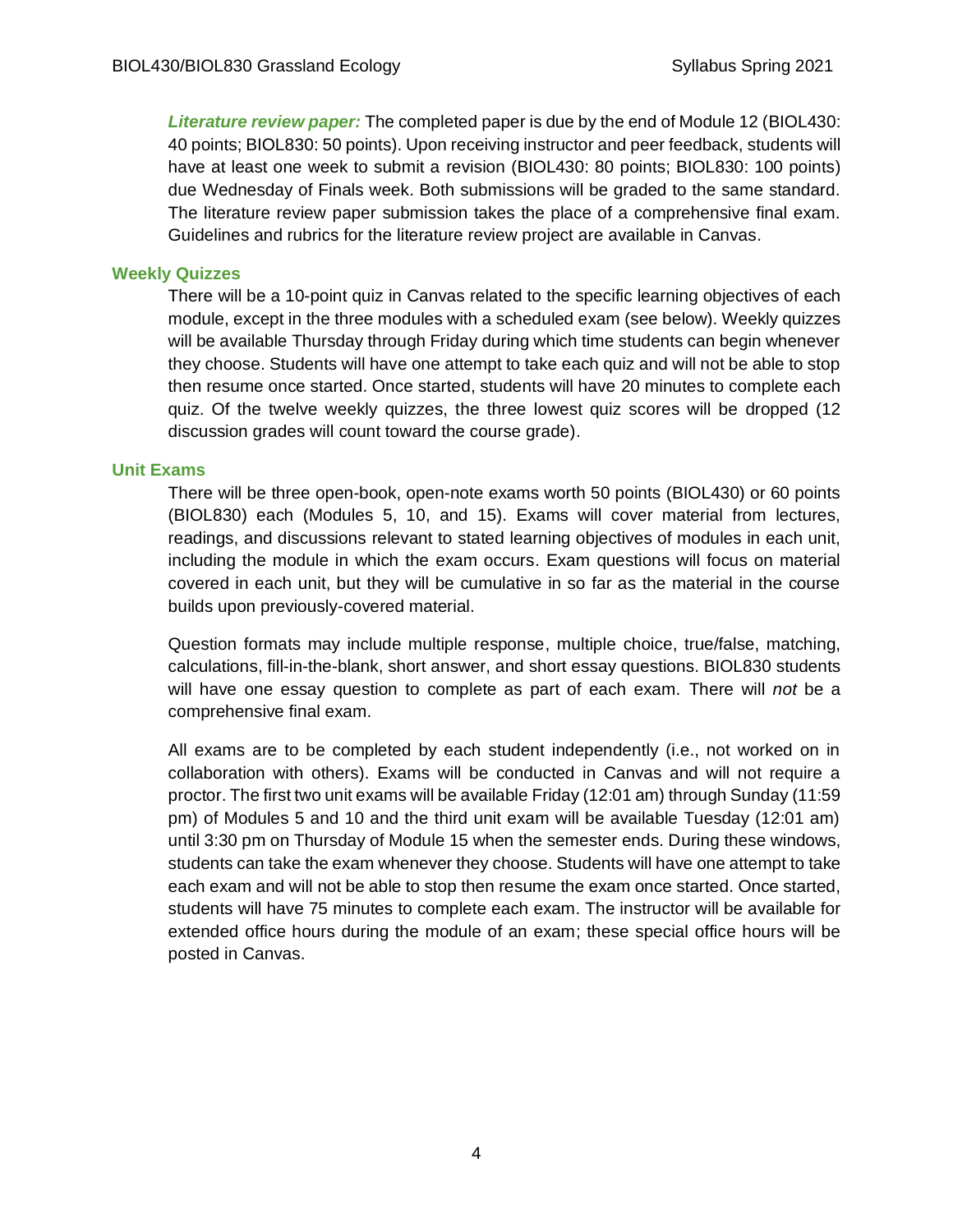|                                                                                                                               | <b>BIOL430</b> |          | <b>BIOL830</b> |      |
|-------------------------------------------------------------------------------------------------------------------------------|----------------|----------|----------------|------|
| Assessments and point distribution*                                                                                           | Points         | %        | <b>Points</b>  | ℅    |
| <b>Module discussions</b>                                                                                                     | 180            | 30%      | 220            | 31%  |
| Participation (15 @ 15 points each, 3 dropped)                                                                                | 180            |          | 180            |      |
| Leading $(2 \t@ 20$ points each)                                                                                              | n/a            |          | 40             |      |
| Quizzes/Exams                                                                                                                 | 240            | 40%      | 270            | 38%  |
| Quizzes (12 @ 10 points each, 3 dropped)                                                                                      | 90             |          | 90             |      |
| Unit exams (3 @ 50-60 points each)                                                                                            | 150            |          | 180            |      |
| <b>Literature Review project</b>                                                                                              | 180            | 30%      | 220            | 31%  |
| Assignments (5 @ 10 points each)                                                                                              | 50             |          | 50             |      |
| Peer-review (1-2 @ 10 points each)                                                                                            | 10             |          | 20             |      |
| Paper original submission                                                                                                     | 40             |          | 50             |      |
| Paper revision submission                                                                                                     | 80             |          | 100            |      |
| <b>Total</b><br>₩ Andhood as a start as a start as a start and all as a start and a start and the start as a fact and a start | 600            | $100 \%$ | 710            | 100% |

\*Adjustments may be made as deemed necessary by the instructor

Final letter grades will be assigned following a straight letter scheme (i.e., no +/-) based on the total earned points as a percentage of the total possible as follows:

| A: . | 90 - 100%    | $\mathbf{D}^*$ | $60 - 70\%$ |
|------|--------------|----------------|-------------|
| B:   | $80 - 590\%$ | E:             | $<60\%$     |
| C:   | $70 - 80\%$  |                |             |

# **Course Policies**

I take my role as your instructor very seriously; I care about how well you do in this course and that you have a challenging and rewarding experience.

# **Grading Policy**

It is my commitment to you to respond individually to the work you submit in this class and to return your work promptly. Discussions and weekly quizzes will be returned within five days, assignments and exams within seven days, and literature review papers will be returned within fourteen days. If grading will take longer than the times listed here, I will keep you informed of my progress and return your work as soon as I can.

If you think there was a grading error or do not understand the feedback you receive on graded work, please contact me as soon as possible and no more than five days after the graded work has been returned to you to be regraded. Regrading may result in a lower score.

Accommodations for cases in which an end of semester grade percentage falls within 0.5% of the next highest letter grade must be requested by the student and will be decided based on participation and engagement throughout the semester. When granted, accommodations will result in a half-letter increase (for example, instead of a B an accommodated student would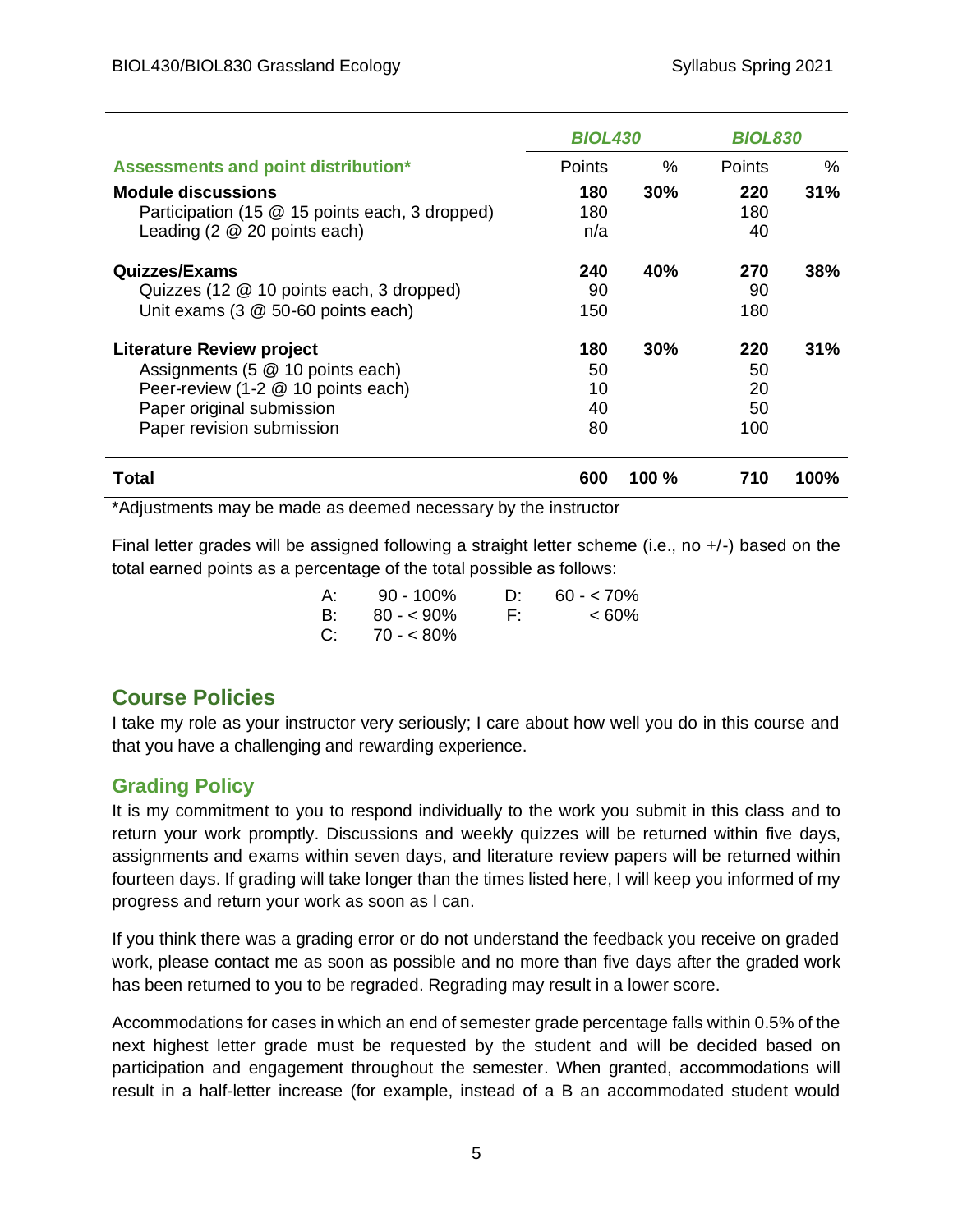receive an A-). Accommodations will not be considered for semester grade percentages more than 0.50% from the next letter grade.

#### **Late Work Policy**

As a student enrolled in this course, one of your responsibilities is to submit course work by the due dates listed in the Course Schedule. With that said, there will be 3 discussion participation and 3 quiz scores dropped at the end of the semester because I recognize there may be times when you are unable to complete or submit these tasks on time.

*Quizzes and exams:* These assessments must be completed within the designated timeframe. Quizzes and exams will not be accepted late unless prior arrangements have been made or if there are documented extenuating circumstances (e.g., family emergency, professional obligations, etc.). Contact the instructor as early as possible if there is a conflict with a scheduled quiz or exam.

*Discussions, Assignments, Literature Review:* All other assignments submitted late will be penalized one letter grade (10% of points possible on assignment) for each day late unless arrangements have been made prior to the due date or there are documented extenuating circumstances (e.g., family emergency, professional obligations, etc.). Late assignments will be accepted up to 4 days late. If more than 4 days late, the assignment will not be accepted and a grade of 0 (zero) will be recorded for that assignment. Contact the instructor as early as possible if there is a conflict with a scheduled assignment, discussion, or exam.

#### **Extra Credit Policy**

Extra credit opportunities may be provided at the discretion of the instructor.

## **Final Exam Policy**

Final examination week is part of the regular semester. Student attendance shall be consistent with University policy. There is no final exam for this course; the Literature Review paper takes the place of a final exam.

#### **Professionalism Policy**

Students are expected to uphold [UNK Values](https://www.unk.edu/about/plan/mission,-vision,-and-values.php) and any principles of community identified by the class or your group to establish the course as a supportive and inclusive learning space. You are expected to be engaged in the course, conduct yourself with integrity, and treat others with respect and inclusivity. Critical questions and discussion to advance knowledge and understanding are strongly encouraged as long as they are done in a respectful way. Students who habitually disturb the class and have been warned may suffer a reduction in their final class grade.

#### **Academic Integrity**

Academic integrity is a term that encapsulates honesty, trust, fairness, respect, and responsibility among students and faculty. You are expected to follow the [University of Nebraska Student Code](https://www.unk.edu/offices/reslife/_documents/university-of-nebraska-at-kearney-student-code-of-conduct.pdf)  [of Conduct](https://www.unk.edu/offices/reslife/_documents/university-of-nebraska-at-kearney-student-code-of-conduct.pdf). In particular,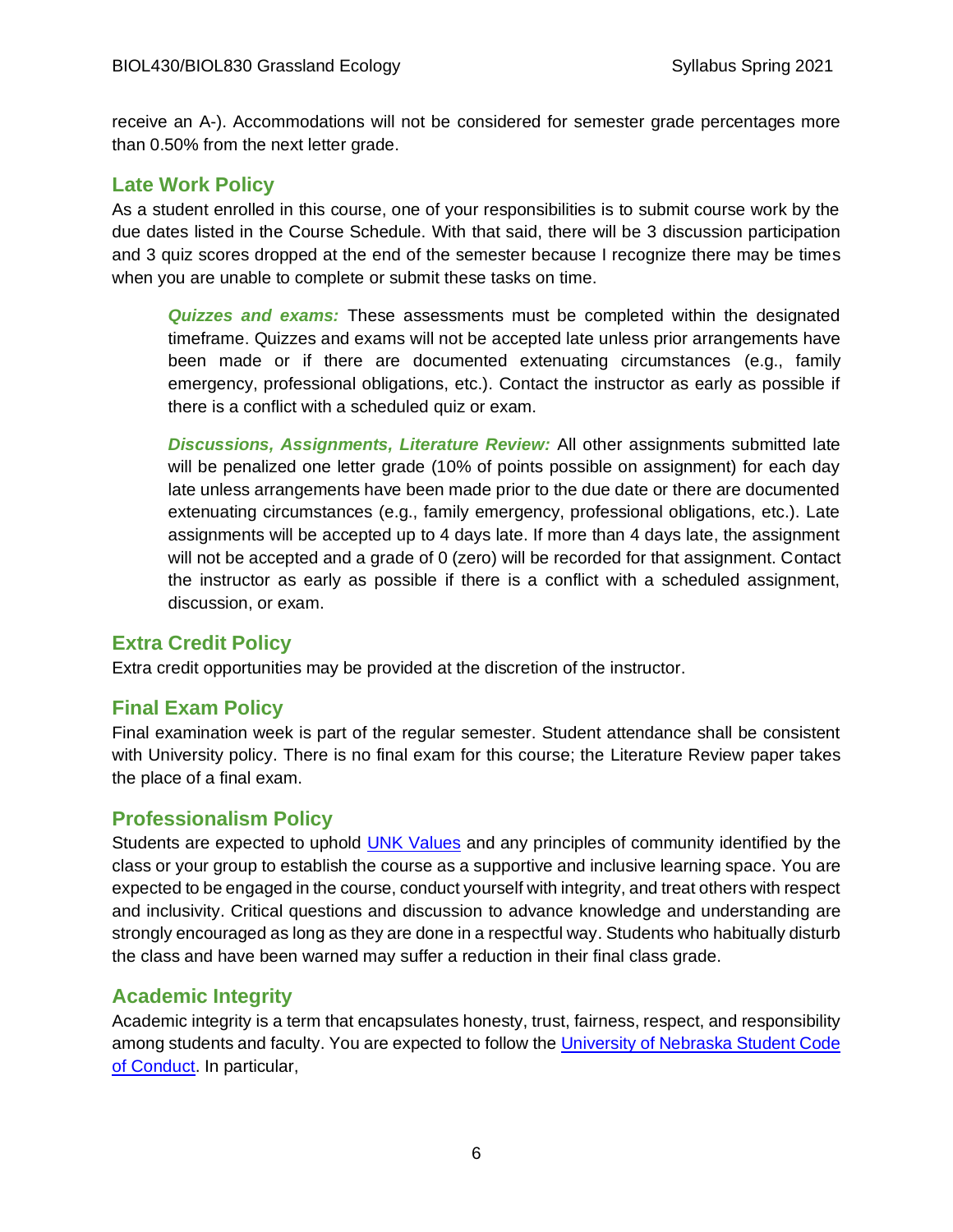"Students are expected to approach and complete their academic work with integrity. They are expected to do their own work, to be honest in the statements they make, to refrain from harming others, to refrain from improperly helping others, and to follow the rules. Students must read instructions and syllabi carefully so that they know what their instructors expect in terms of academic integrity.

Students who are unsure whether or not particular conduct is appropriate should ask their instructors or university administrators. Failing to act with integrity is a violation of the Code." (Student Code of Conduct, Section IIA)

#### You will be asked to affirm the statement as true on all submitted work: "By submitting this test *or assignment, I unequivocally state that all work is entirely my own and does not violate UNK's Academic Integrity policy."*

*Plagiarism:* It is of utmost importance in this course to understand and avoid plagiarism. Throughout the course, you will be reading and synthesizing works published by others for discussions and assignments. Writing a literature review and related assignments are a core feature of this course. TurnItIn will be used for writing-based assignments submitted in Canvas. For more information and tips, please visit the TurnItIn's webpage ["Preventing](https://plagiarism.org/article/preventing-plagiarism-when-writing)  [Plagiarism when Writing"](https://plagiarism.org/article/preventing-plagiarism-when-writing) or reach out to the instructor for guidance.

If you plagiarize in your submitted work you could lose credit for the plagiarized work, fail the assignment, or fail the course. Each instance of plagiarism, classroom cheating, and other types of academic dishonesty will be addressed in accordance with the [UNK Academic Integrity policy](https://catalog.unk.edu/undergraduate/academics/academic-regulations/academic-integrity-policy/).

## **Students with Disabilities or Who are Pregnant**

It is the policy of the University of Nebraska at Kearney to provide flexible and individualized reasonable accommodation to students with documented disabilities. To receive accommodation services for a disability, students must be registered with the UNK Disabilities Services for Students (DSS) office, 175 Memorial Student Affairs Building, 308-865-8214 or by email [unkdso@unk.edu](mailto:unkdso@unk.edu)

It is the policy of the University of Nebraska at Kearney to provide flexible and individualized reasonable accommodation to students who are pregnant. To receive accommodation services due to pregnancy, students must contact Cindy Ference in Student Health, 308-865-8219. The following link provides information for students and faculty regarding pregnancy rights. http://www.nwlc.org/resource/pregnant-and-parenting-students-rights-faqs-college-andgraduate- students

## **Reporting Student Sexual Harassment, Sexual Violence or Sexual Assault**

Reporting allegations of rape, domestic violence, dating violence, sexual assault, sexual harassment, and stalking enables the University to promptly provide support to the impacted student(s), and to take appropriate action to prevent a recurrence of such sexual misconduct and protect the campus community. Confidentiality will be respected to the greatest degree possible. Any student who believes she or he may be the victim of sexual misconduct is encouraged to report to one or more of the following resources: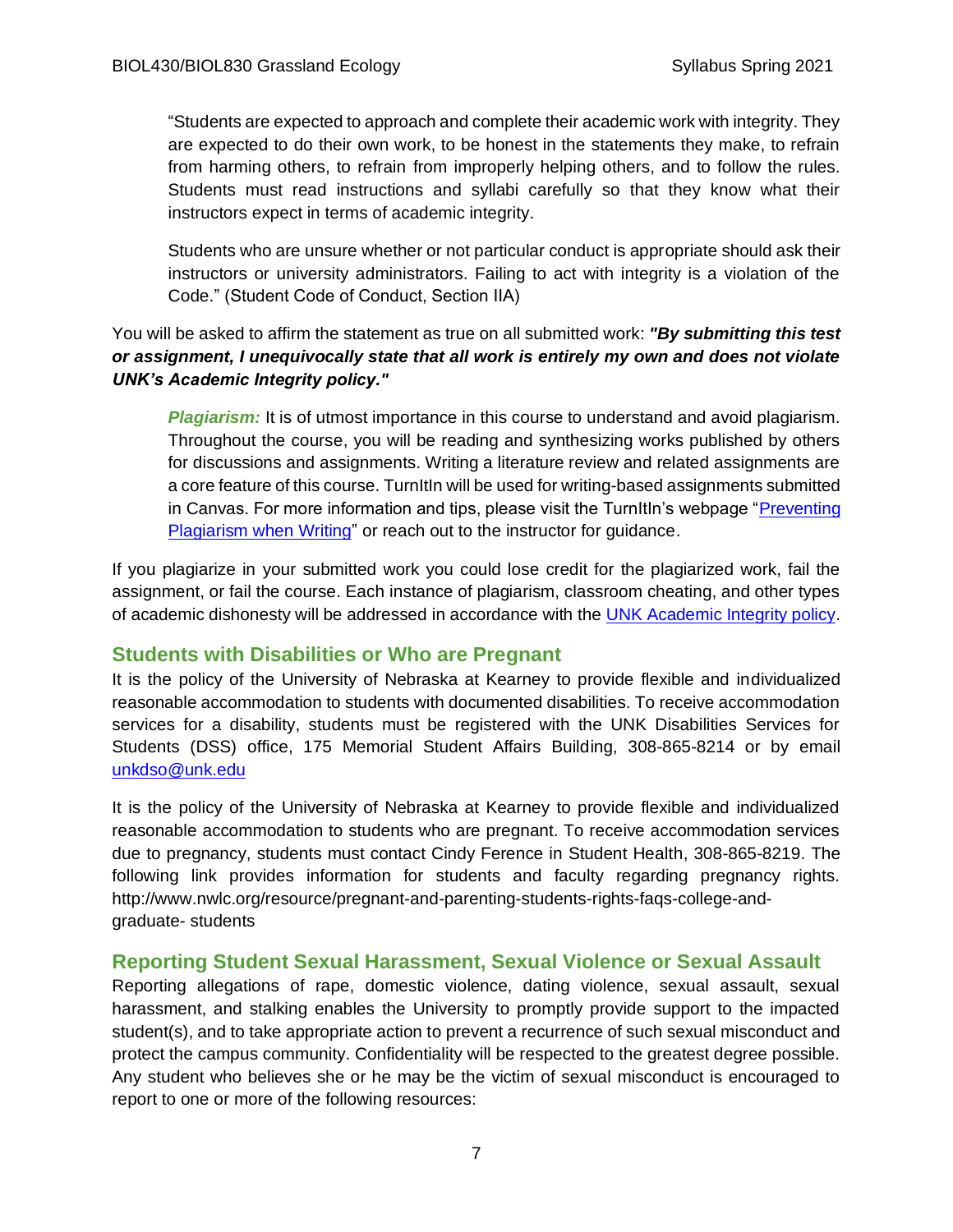- **Local Domestic Violence, Sexual Assault Advocacy Agency** 308-237-2599
- **Campus Police (or Security)** 308-865-8911
- **Title IX Coordinator** 308-865-8655

Retaliation against the student making the report, whether by students or University employees, will not be tolerated.

# **UNK Statement of Diversity & Inclusion**

UNK stands in solidarity and unity with our students of color, our LatinX and international students, our LGBTQIA+ students and students from other marginalized groups in opposition to racism and prejudice in any form, wherever it may exist. It is the job of institutions of higher education, indeed their duty, to provide a haven for the safe and meaningful exchange of ideas and to support peaceful disagreement and discussion. In our classes, we strive to maintain a positive learning environment based upon open communication and mutual respect. UNK does not discriminate on the basis of race, color, national origin, age, religion, sex, gender, sexual orientation, disability or political affiliation. Respect for the diversity of our backgrounds and varied life experiences is essential to learning from our similarities as well as our differences. The following link provides resources and other information regarding D&I: [https://www.unk.edu/about/equity-access](https://www.unk.edu/about/equity-access-diversity.php)[diversity.php](https://www.unk.edu/about/equity-access-diversity.php)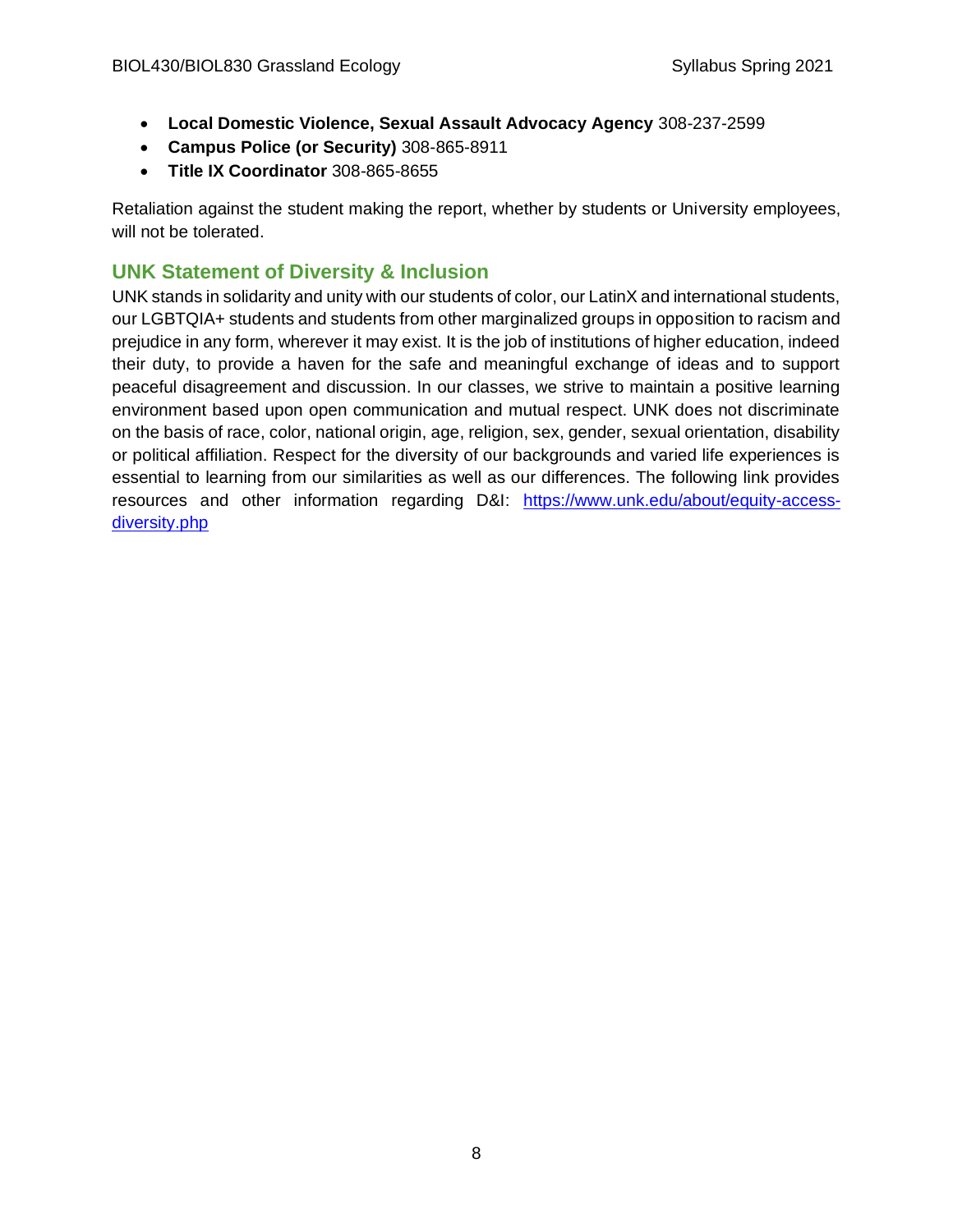# **BIOL430/BIOL830: Grassland Ecology**

## **Tentative Spring 2021 Course Schedule**

All work is due by 11:59PM Central Time on the date listed, unless otherwise indicated.

Additional reading and related content not listed here will be available in Canvas

#### **Module 0: Finding Literature and Plagiarism Review**

|                                  | <u>Moutile 6. Finality Enclarity and Fiaglansin Neview</u>                  |                                                                                                                 |
|----------------------------------|-----------------------------------------------------------------------------|-----------------------------------------------------------------------------------------------------------------|
| 25 Jan                           | <b>Module begins</b>                                                        |                                                                                                                 |
|                                  | Content                                                                     | Mini-lectures (1)<br>Other readings (2)<br>Websites/Videos (3)                                                  |
|                                  | Quiz                                                                        | Must be completed before beginning Module 1                                                                     |
| 31 Jan                           | <b>Module ends</b>                                                          |                                                                                                                 |
|                                  | <b>Module 1: Global Distribution and Use of Grasslands</b>                  |                                                                                                                 |
| 25 Jan                           | <b>Module begins</b>                                                        |                                                                                                                 |
|                                  | Content                                                                     | Mini-lectures (3)<br><b>Textbook Chapter 1</b><br>Other readings (BIOL430: 2, BIOL830:3)<br>Websites/Videos (8) |
| 28 Jan<br>30 Jan                 | Weekly discussion<br>Weekly quiz                                            | Initial response                                                                                                |
| 31 Jan                           | Weekly discussion                                                           | Replies to groupmates                                                                                           |
| 31 Jan                           | <b>Module ends</b>                                                          |                                                                                                                 |
|                                  |                                                                             | <b>Module 2: Global Energy-Climate-Vegetation Relationships</b>                                                 |
| 1 Feb                            | <b>Module begins</b>                                                        |                                                                                                                 |
|                                  | Content                                                                     | Mini-lectures (3)<br><b>Textbook Chapter 8</b><br>Other readings (BIOL430: 3, BIOL830:4)<br>Websites/Videos (7) |
| 4 Feb<br>6 Feb<br>7 Feb<br>7 Feb | Weekly discussion<br>Weekly quiz<br>Weekly discussion<br>Lit Review Project | Initial response<br>Replies to groupmates<br>Assignment A                                                       |
| 7 Feb                            | <b>Module ends</b>                                                          |                                                                                                                 |
|                                  | <b>Module 3: Physiological Ecology of Grassland Plants</b>                  |                                                                                                                 |
| 8 Feb                            | <b>Module begins</b>                                                        |                                                                                                                 |
|                                  | Content                                                                     | Mini-lectures (4)<br><b>Textbook Chapter 4</b><br>Other readings (3)<br>Websites/Videos (1)                     |
| 11 Feb<br>13 Feb                 | Weekly discussion<br>Weekly quiz                                            | Initial response                                                                                                |
| 14 Feb<br>14 Feb                 | Weekly discussion<br><b>Module ends</b>                                     | Replies to groupmates                                                                                           |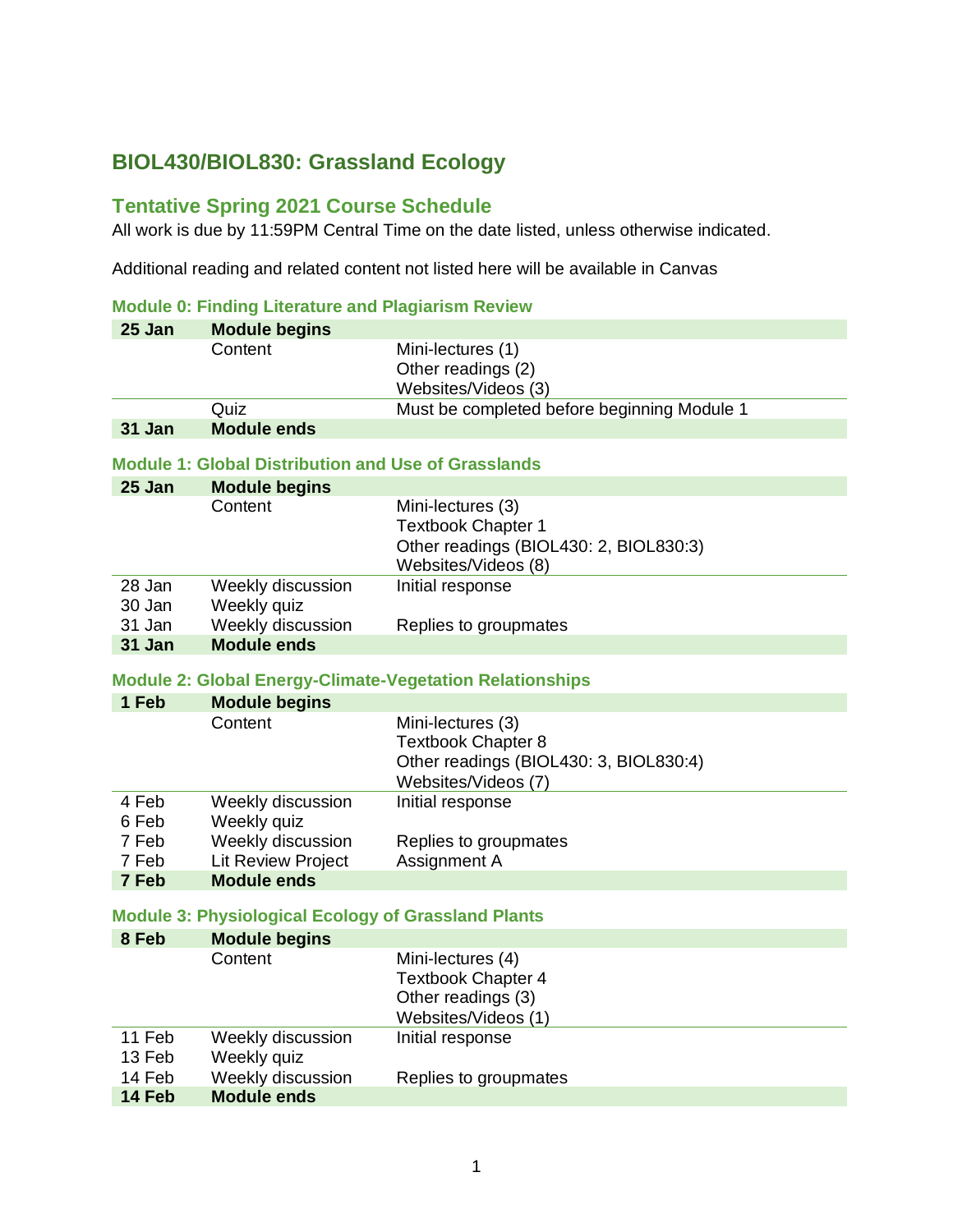## **Module 4: Morphology and Population Ecology of Grassland Plants**

| 15 Feb | <b>Module begins</b>      |                              |
|--------|---------------------------|------------------------------|
|        | Content                   | Mini-lectures (3)            |
|        |                           | Textbook Chapters 3 and 5    |
|        |                           | Other readings (1-2)         |
|        |                           | Websites/Videos (1 Optional) |
| 18 Feb | Weekly discussion         | Initial response             |
| 20 Feb | Weekly quiz               |                              |
| 21 Feb | Weekly discussion         | Replies to groupmates        |
| 21 Feb | <b>Lit Review Project</b> | Assignment B                 |
| 21 Feb | <b>Module ends</b>        |                              |

#### **Module 5: Community Ecology of Grassland Plants**

| 22 Feb | <b>Module begins</b> |                           |
|--------|----------------------|---------------------------|
|        | Content              | Mini-lectures (3)         |
|        |                      | <b>Textbook Chapter 6</b> |
|        |                      | Other readings (2-3)      |
| 25 Feb | Weekly discussion    | Initial response          |
| 27 Feb | Unit Exam            |                           |
| 28 Feb | Weekly discussion    | Replies to groupmates     |
| 28 Feb | <b>Module ends</b>   |                           |

#### **Module 6: Grassland Soils and Soil Ecology (incl water-root relationships)**

| 1 Mar | <b>Module begins</b> |                                     |
|-------|----------------------|-------------------------------------|
|       | Content              | Mini-lectures (3)                   |
|       |                      | <b>Textbook Chapter-section 7.4</b> |
|       |                      | Other readings (3-4)                |
| 4 Mar | Weekly discussion    | Initial response                    |
| 6 Mar | Weekly quiz          |                                     |
| 7 Mar | Weekly discussion    | Replies to groupmates               |
| 7 Mar | Lit Review Project   | Assignment C                        |
| 7 Mar | <b>Module ends</b>   |                                     |

#### **Module 7: Carbon cycling in Grasslands**

| 8 Mar  | <b>Module begins</b> |                                       |
|--------|----------------------|---------------------------------------|
|        | Content              | Mini-lectures (2)                     |
|        |                      | Textbook Chapter-sections 7.1 and 7.3 |
|        |                      | Other readings (2-3)                  |
| 11 Mar | Weekly discussion    | Initial response                      |
| 13 Mar | Weekly quiz          |                                       |
| 14 Mar | Weekly discussion    | Replies to groupmates                 |
| 14 Mar | <b>Module ends</b>   |                                       |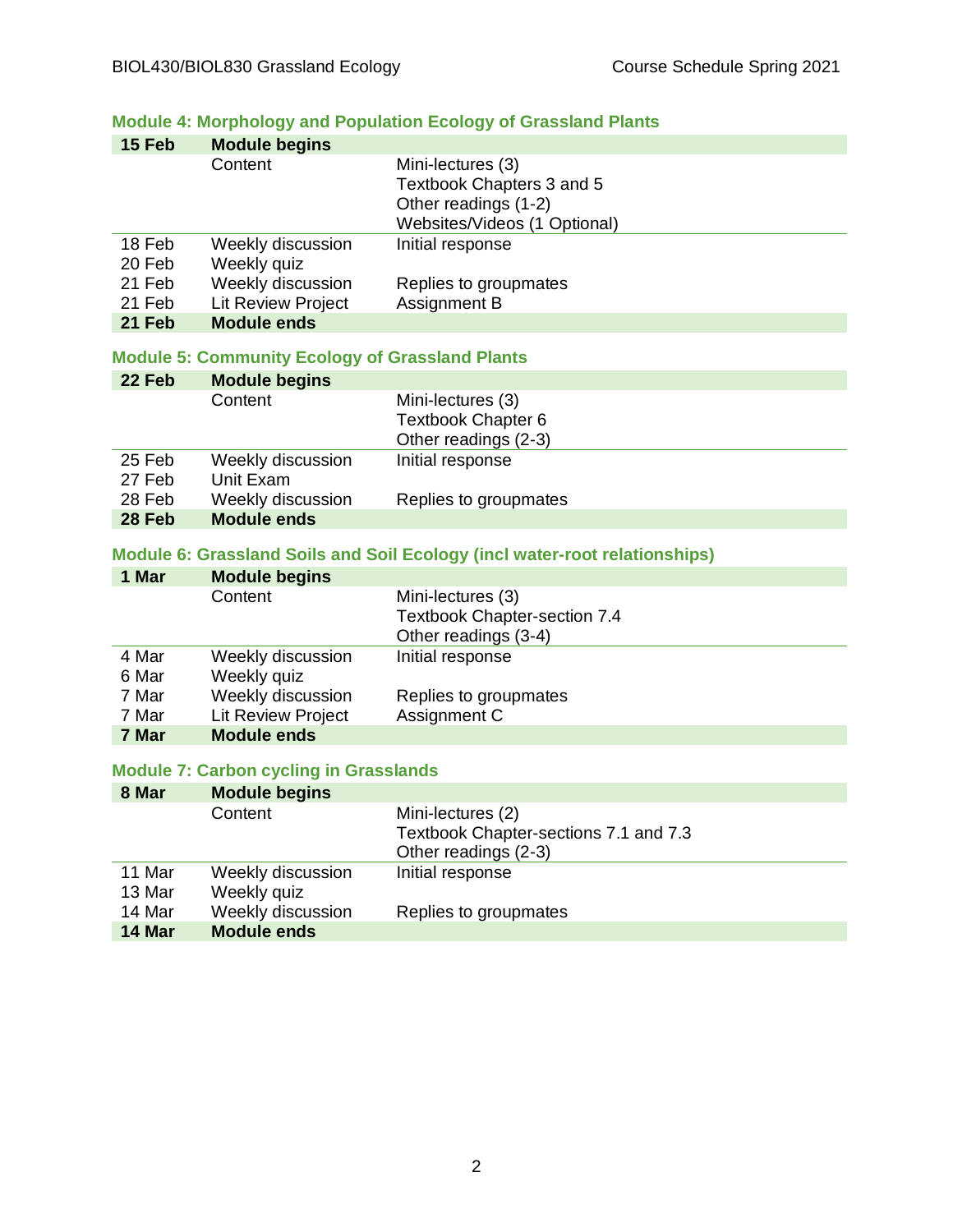## **Module 8: Nitrogen cycling in Grasslands**

| 15 Mar | <b>Module begins</b> |                              |
|--------|----------------------|------------------------------|
|        | Content              | Mini-lectures (2)            |
|        |                      | Textbook Chapter-section 7.2 |
|        |                      | Other readings (3-4)         |
| 18 Mar | Weekly discussion    | Initial response             |
| 20 Mar | Weekly quiz          |                              |
| 21 Mar | Weekly discussion    | Replies to groupmates        |
| 21 Mar | <b>Module ends</b>   |                              |

#### **Module 9: Biodiversity and Ecosystem Function in Grasslands**

| 22 Mar | <b>Module begins</b> |                              |
|--------|----------------------|------------------------------|
|        | Content              | Mini-lectures (3)            |
|        |                      | <b>Textbook Chapter none</b> |
|        |                      | Other readings (3-4)         |
| 25 Mar | Weekly discussion    | Initial response             |
| 27 Mar | Weekly quiz          |                              |
| 28 Mar | Weekly discussion    | Replies to groupmates        |
| 28 Mar | <b>Module ends</b>   |                              |

#### **Module 10: Fire Ecology in Grasslands**

| 29 Mar | <b>Module begins</b> |                                       |
|--------|----------------------|---------------------------------------|
|        | Content              | Mini-lectures (3)                     |
|        |                      | Textbook Chapter-sections 9.1 and 9.2 |
|        |                      | Other readings (2-3)                  |
| 1 Apr  | Weekly discussion    | Initial response                      |
| 3 Apr  | Unit Exam            |                                       |
| 4 Apr  | Weekly discussion    | Replies to groupmates                 |
| 4 Apr  | <b>Module ends</b>   |                                       |

#### **Module 11: Herbivore Ecology in Grasslands**

| 5 Apr  | <b>Module begins</b>      |                                     |
|--------|---------------------------|-------------------------------------|
|        | Content                   | Mini-lectures (3)                   |
|        |                           | <b>Textbook Chapter-section 9.3</b> |
|        |                           | Other readings (3-4)                |
| 8 Apr  | Weekly discussion         | Initial response                    |
| 10 Apr | Weekly quiz               |                                     |
| 11 Apr | Weekly discussion         | Replies to groupmates               |
| 11 Apr | <b>Lit Review Project</b> | Assignment D                        |
| 11 Apr | <b>Lit Review Project</b> | Paper Outline                       |
| 11 Apr | <b>Module ends</b>        |                                     |